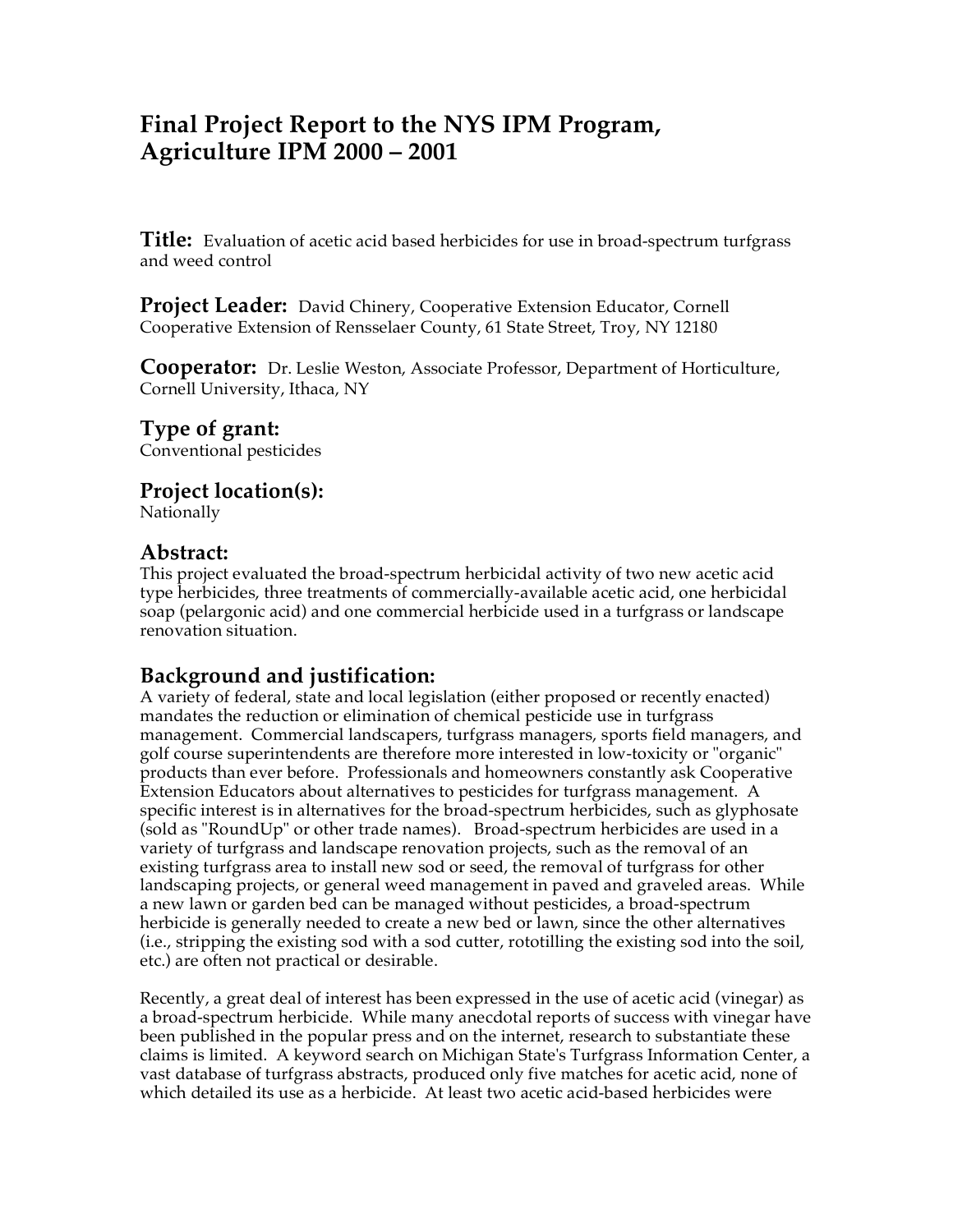commercially available for the 2001 growing season. Numerous other "recipes" for acetic acid herbicides exist using store-bought vinegar (which contains about 5% acetic acid). This project addressed the lack of data by evaluating the broad-spectrum herbicidal activity of two new acetic acid type herbicides, one herbicidal soap (containing pelargonic acid), three treatments of commercially available acetic acid, and a traditional herbicide.

## **Objectives:**

1. Observe and document the *initial damage* done to turfgrass species and lawn weed species by two new acetic acid type herbicides, one herbicidal soap (containing pelargonic acid), three treatments of commercially-available vinegar, and a traditional herbicide.

2. Observe and document the *long-term control (with some use of repeated applications)* of turfgrass species and lawn weed species by two new acetic acid type herbicides, one herbicidal soap (containing pelargonic acid), three treatments of commercially-available vinegar, and a traditional herbicide.

## **Procedures:**

1. The treatments, manufacturers, and treatment schedules are in Table 1 below.

| ravic r        |                                |                    |                                   |
|----------------|--------------------------------|--------------------|-----------------------------------|
| Treatment      | Treatment name and active      | Manufacturer       | Treatment schedule                |
| Number         | ingredient                     |                    |                                   |
|                |                                |                    |                                   |
| $\mathbf{1}$   | Nature's Glory Weed and        | Monterey Lawn and  | Sprayed once at 0                 |
|                | Grass Killer (25% acetic acid) | Garden Products    | days                              |
| 2              | Nature's Glory Weed and        | See above          | Sprayed 3 times (at               |
|                | Grass Killer (25% acetic acid) |                    | 0, 7, and 14 days) or             |
|                |                                |                    | as per label                      |
|                |                                |                    | directions                        |
| $\overline{3}$ | <b>BurnOut Weed and Grass</b>  | St. Gabriel        | Sprayed once at 0                 |
|                | Killer (25% acetic acid)       | Laboratories       | days                              |
| $\overline{4}$ | <b>BurnOut Weed and Grass</b>  | See above          | Sprayed 3 times (at               |
|                | Killer (25% acetic acid)       |                    | 0, 7, and 14 days) or             |
|                |                                |                    | as per label                      |
|                |                                |                    | directions                        |
| $\overline{5}$ | Scythe (57% pelargonic acid,   | Mycogen, Inc.      | Sprayed once at 0                 |
|                | 3% related fatty acids)        |                    | days                              |
| 6              | Scythe (57% pelargonic acid,   | See above          | Sprayed 3 times (at               |
|                | 3% related fatty acids)        |                    | 0, 7, and 14 days) or             |
|                |                                |                    | as per label                      |
|                |                                |                    | directions                        |
| 7              | 5% acetic acid                 | Mallinckrodt, Inc. | Sprayed once at 0                 |
|                |                                |                    | days                              |
| $\overline{8}$ | 5% acetic acid                 | See above          | Sprayed 3 times (at               |
|                |                                |                    | 0, 7, and 14 days)                |
| $\overline{9}$ | 10% acetic acid                | See above          | Sprayed once at 0                 |
|                |                                |                    | days                              |
| 10             | 10% acetic acid                | See above          | Sprayed 3 times $\overline{(at)}$ |

Table 1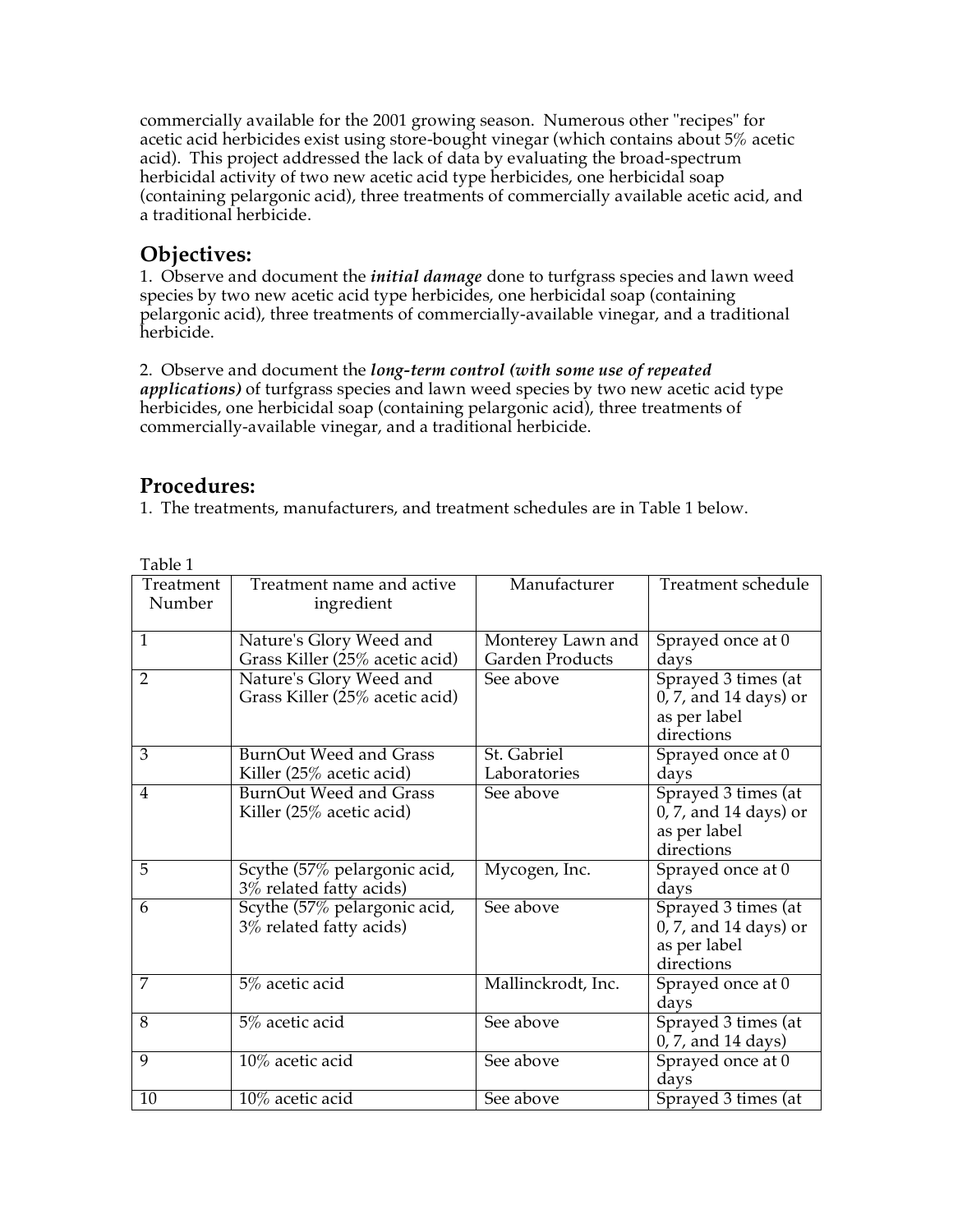|    |                                          |                | 0, 7, and 14 days)   |
|----|------------------------------------------|----------------|----------------------|
|    | 20% acetic acid                          | See above      | Sprayed once at 0    |
|    |                                          |                | davs                 |
| 12 | 20% acetic acid                          | See above      | Sprayed 3 times (at  |
|    |                                          |                | $0,7$ , and 14 days) |
| 13 | $\overline{\text{RoundUp}}$ (glyphosate) | Monsanto, Inc. | Sprayed once at $0$  |
|    |                                          |                | days                 |
| 14 | 'heck                                    |                |                      |

The study was to be conducted at the City of Troy Golf Course on unirrigated rough areas. However, the Capital District experienced prolonged dry weather starting in May, and turfgrass went into an early dormant period. Thus, the starting date for the study was delayed in the anticipation that rain would soon fall and turf would initiate growth. When this did not happen, the study was conducted in August on a partially irrigated lawn at the project leader's property in Castleton, NY.

Applications for each product were made either once (at 0 days) or three times (at 0, 7 and 14 days), except for glyphosate, which was applied only once. Each treated plot measured 3 ft. by 3 ft. Plots were arranged randomly within the block. Each treatment was replicated three times. Weed populations varied somewhat among the replicates (see Table 2). All treatments were evaluated at 6, 24, and 72 hours and one week after each application, then periodically thereafter. A  $0 - 100\%$  visual rating scale was used, with 0 appearing like the check plots (no injury) and 100% appearing as total injury. Visual symptoms of injury (i.e., twisted foliage, discoloration, necrosis, etc.) were noted for each plant species. Weed populations varied among the replicates, as described in Table 2. Since prolonged warm fall weather encouraged plant growth, observations were continued until October 31.

| Rep. Number | <b>Weed Population</b>                                                    |
|-------------|---------------------------------------------------------------------------|
|             | 70% quackgrass (Elytrigia repens), 20% crabgrass (Digitaria sanguinalis), |
|             | 10% ground ivy (Glechoma hederacea),                                      |
|             | 90% ground ivy, 5% dandelion (Taraxacum officinale), 5% violet (Viola     |
|             | SD.                                                                       |
| റ           | 60% plantain (Plantago major), 20% Kentucky bluegrass (Poa pratensis),    |
|             | 10% dandelion, 10% ground ivy                                             |

| Table 2. Weed populations for three replicate plots |  |
|-----------------------------------------------------|--|
|-----------------------------------------------------|--|

## **Results and discussion:\***

Since the results for each set of replicate plots were so different, data for each of the three replicates is shown individually in the following tables.

### INTITAL DAMAGE

All acetic acid treatments caused discoloration and damage (control) to the plots by the 6 hours post treatment observation. Initial damage for all weed species was a dramatic discoloration and necrosis, with foliage quickly becoming blackened and water-soaked. No twisting or yellowing was seen for any treatment or species. Initial control was rated at 90 to 100% for all of the treatments containing acetic acid, except for the 5% treatments, where for the Rep. 2 plots damage was rated at 70 to 85%. Ground ivy was therefore seen to be initially slightly more resistant to the lower concentration of acetic acid. By the 24 hours after treatment observation, however, the control in the Rep. 2 plots had increased to 95% (Tables 3 and 4). By the 72 hours after treatment observation, control in all plots with an acetic acid product was 95 to 100% (data not presented).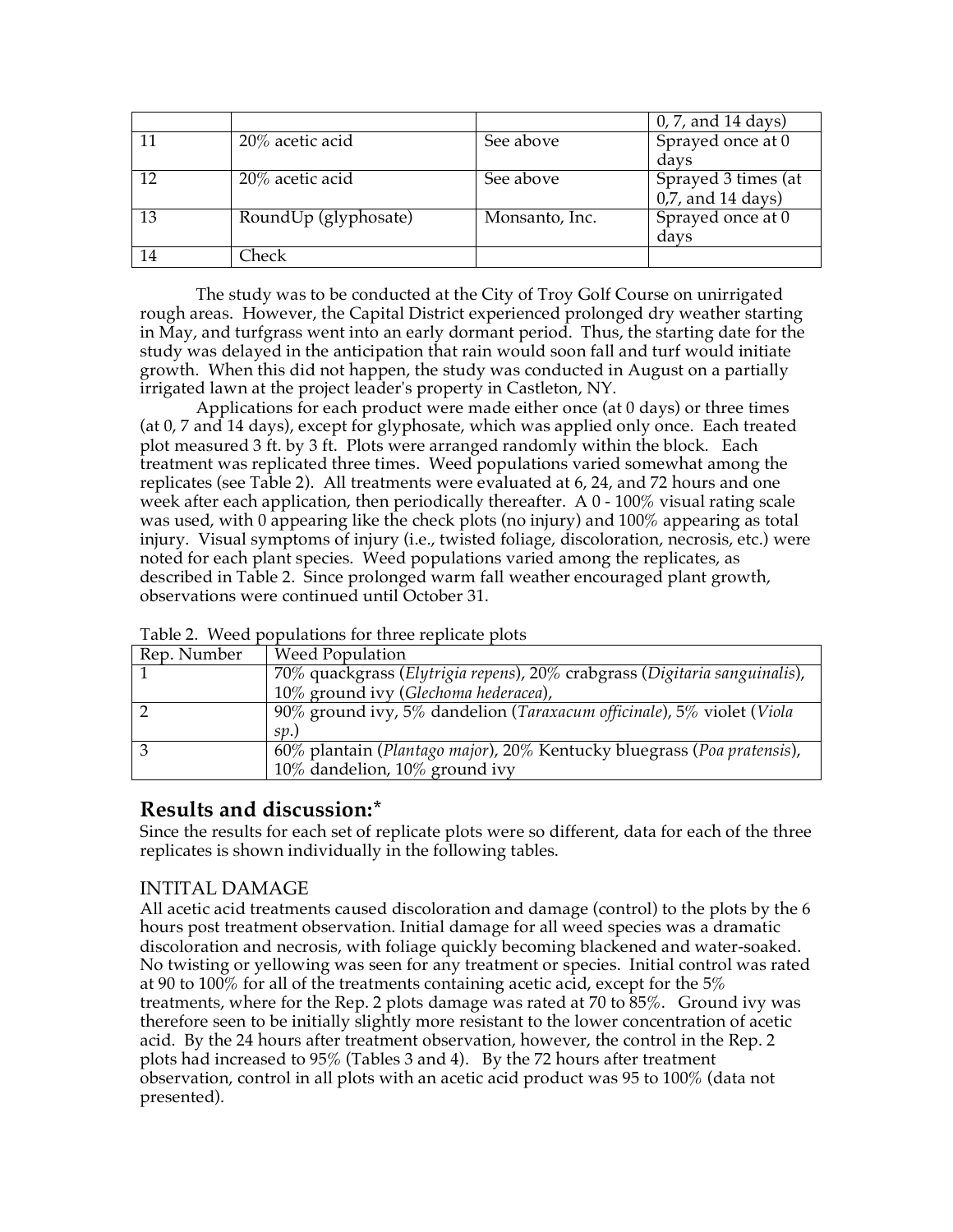### PLOTS SPRAYED WITH ONE APPLICATION (1x PLOTS)

Data for plots sprayed with one application are presented in Table 3. Nature's Glory and BurnOut performed in a similar manner, giving an average control for all replicates well above  $90\%$  after 24 hours and at two weeks. At five weeks, good control was still seen except for one Rep. 3 plot where aggressive Kentucky bluegrass re-grew. At nine weeks and beyond, control was significant only in Rep. 2 plots (with ground ivy). The 20% acetic acid performed slightly better than the commercial products, maintaining an average control of 92.7% at five weeks, and 76% at nine weeks. The 5% acetic acid treatment showed good control in Rep. 1 for less than two weeks, and for less than five weeks in Rep. 3, making it much less favorable than the treatments of higher concentration. Scythe showed good weed suppression for less than five weeks in Reps. 1 and 3, with good control seen for 13 weeks in Replicate 2. Glyphosate, as expected, provided 90% or better control from two weeks to 13 weeks.

|                | Treatment      | Rep.           | 24 Hours | 2 Weeks | 5 Weeks | 9 Weeks | 13 Weeks |
|----------------|----------------|----------------|----------|---------|---------|---------|----------|
| Nature's Glory | 1              | 1              | 100      | 90.0    | 80.0    | 15.0    | 10.0     |
|                |                | $\overline{2}$ | 90       | 99.0    | 95.0    | 90.0    | 90.0     |
|                |                | $\overline{3}$ | 98       | 95.0    | 85.0    | 40.0    | 30.0     |
|                |                | average        | 96.0     | 94.7    | 86.7    | 48.3    | 43.3     |
|                |                |                |          |         |         |         |          |
| <b>BurnOut</b> | 3              | $\mathbf{1}$   | 100      | 98.0    | 90.0    | 60.0    | 20.0     |
|                |                | $\overline{2}$ | 95       | 100.0   | 95.0    | 85.0    | 80.0     |
|                |                | 3              | 95       | 95.0    | 60.0    | 15.0    | 10.0     |
|                |                | average        | 96.7     | 97.7    | 81.7    | 53.3    | 36.7     |
|                |                |                |          |         |         |         |          |
| Scythe         | $\overline{5}$ | $\mathbf{1}$   | 100      | 90.0    | 50.0    | 10.0    | 10.0     |
|                |                | $\overline{2}$ | 98       | 99.0    | 95.0    | 80.0    | 80.0     |
|                |                | 3              | 98       | 90.0    | 40.0    | 10.0    | 5.0      |
|                |                | average        | 98.7     | 93.0    | 61.7    | 33.3    | 31.7     |
|                |                |                |          |         |         |         |          |
| 5% Acetic Acid | 7              | $\overline{1}$ | 100      | 40.0    | 5.0     | 5.0     | 5.0      |
|                |                | $\overline{2}$ | 85       | 99.0    | 95.0    | 85.0    | 85.0     |
|                |                | $\overline{3}$ | 95       | 85.0    | 40.0    | 10.0    | 10.0     |

Table 3. Percent control for selected dates for plots sprayed with one application (1x plots)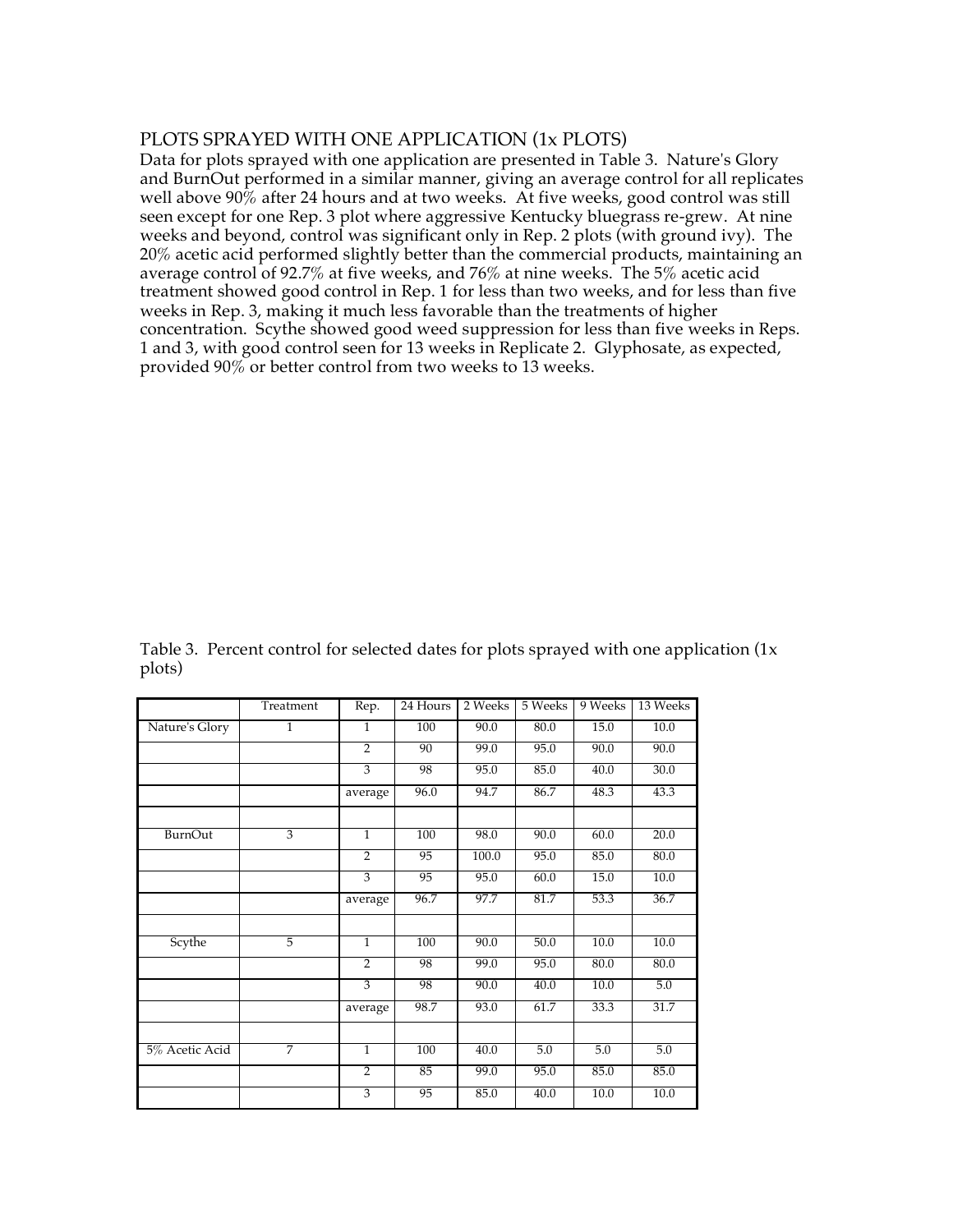|                 |    | average        | 93.3     | 74.7  | 46.7  | 33.3  | 33.3  |
|-----------------|----|----------------|----------|-------|-------|-------|-------|
|                 |    |                |          |       |       |       |       |
| 20% Acetic Acid | 11 |                | 100      | 90.0  | 85.0  | 50.0  | 30.0  |
|                 |    | $\overline{2}$ | 95       | 100.0 | 98.0  | 98.0  | 98.0  |
|                 |    | 3              | 100      | 98.0  | 95.0  | 80.0  | 70.0  |
|                 |    | average        | 98.3     | 96.0  | 92.7  | 76.0  | 66.0  |
|                 |    |                |          |       |       |       |       |
| Glyphosate      | 13 |                | 90       | 100.0 | 100.0 | 95.0  | 90.0  |
|                 |    | $\overline{2}$ | $\Omega$ | 98.0  | 100.0 | 100.0 | 100.0 |
|                 |    | 3              | 70       | 95.0  | 98.0  | 95.0  | 95.0  |
|                 |    | average        | 53.3     | 97.7  | 99.3  | 96.7  | 95.0  |

## PLOTS SPRAYED WITH THREE APPLICATIONS (3x PLOTS)

Data for plots sprayed with three applications are presented in Table 4. Nature's Glory and BurnOut again performed in a similar manner, showing control at 90% or above for at least five weeks. By nine weeks, Kentucky bluegrass and quackgrass began to regrow, and average control slipped to just above  $80\%$ . After 13 weeks, good control (90%) or above) was seen only in the Replicate 2 plots on ground ivy. The 20% acetic acid treatments again showed slightly better control than the commercial products, with an average control of better than 90% maintained to nine weeks, and average of 81% after 13 weeks. The reason for this slightly better performance is unknown. The 5% acetic acid treatment showed surprisingly good control of 90% or better to five weeks, but proved much less effective at nine and 13 weeks. Scythe showed 90% or better control at the five week observation, but re-growth was significant thereafter, with only 20% and 40% control in the Rep. 1 and 3 plots, respectively, by the nine week observation.

|                | Treatment      | Rep.           | 24 Hours | 2 Weeks | 5 Weeks | 9 Weeks | 13 Weeks |
|----------------|----------------|----------------|----------|---------|---------|---------|----------|
| Nature's Glory | $\overline{2}$ | $\mathbf{1}$   | 100      | 98.0    | 95.0    | 70.0    | 20.0     |
|                |                | $\overline{2}$ | 90       | 100.0   | 100.0   | 98.0    | 90.0     |
|                |                | 3              | 100      | 100.0   | 98.0    | 75.0    | 50.0     |
|                |                | average        | 96.7     | 99.3    | 97.7    | 81.0    | 53.3     |
|                |                |                |          |         |         |         |          |
| BurnOut        | $\overline{4}$ | $\mathbf{1}$   | 100      | 98.0    | 90.0    | 60.0    | 20.0     |
|                |                | $\overline{2}$ | 90       | 100.0   | 100.0   | 98.0    | 95.0     |
|                |                | $\overline{3}$ | 100      | 100.0   | 100.0   | 95.0    | 80.0     |
|                |                | average        | 96.7     | 99.3    | 96.7    | 84.3    | 65.0     |
|                |                |                |          |         |         |         |          |
| Scythe         | 6              | $\mathbf{1}$   | 100      | 98.0    | 98.0    | 20.0    | 5.0      |
|                |                | $\overline{2}$ | 98       | 100.0   | 98.0    | 95.0    | 92.0     |
|                |                | 3              | 98       | 98.0    | 90.0    | 40.0    | 40.0     |
|                |                | average        | 98.7     | 98.7    | 95.3    | 51.7    | 45.7     |
|                |                |                |          |         |         |         |          |
| 5% Acetic Acid | 8              | $\mathbf{1}$   | 100      | 98.0    | 90.0    | 25.0    | 10.0     |
|                |                | $\overline{2}$ | 70       | 100.0   | 100.0   | 98.0    | 98.0     |

Table 4. Percent control for selected dates for plots sprayed with three applications  $(3x)$ plots)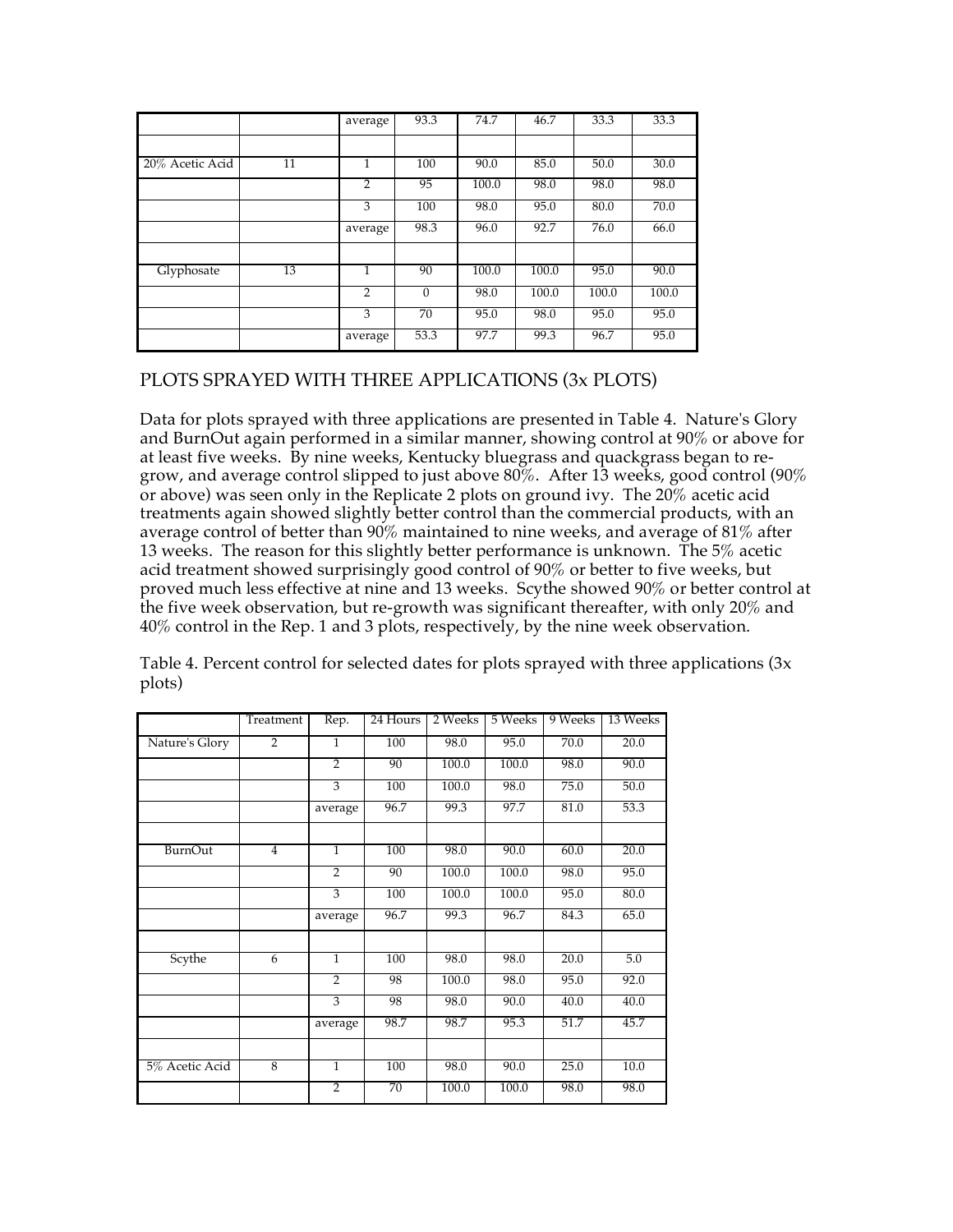|                 |                 | 3              | 100      | 98.0  | 95.0  | 70.0  | 60.0  |
|-----------------|-----------------|----------------|----------|-------|-------|-------|-------|
|                 |                 |                |          |       |       |       |       |
|                 |                 | average        | 90.0     | 98.7  | 95.0  | 64.3  | 56.0  |
|                 |                 |                |          |       |       |       |       |
|                 |                 |                |          |       |       |       |       |
| 20% Acetic Acid | $\overline{12}$ | 1              | 100      | 98.0  | 98.0  | 85.0  | 60.0  |
|                 |                 |                |          |       |       |       |       |
|                 |                 | $\overline{2}$ | 95       | 100.0 | 100.0 | 98.0  | 98.0  |
|                 |                 | 3              | 100      | 100.0 | 98.0  | 92.0  | 85.0  |
|                 |                 |                |          |       |       |       |       |
|                 |                 | average        | 98.3     | 99.3  | 98.7  | 91.7  | 81.0  |
|                 |                 |                |          |       |       |       |       |
|                 |                 |                |          |       |       |       |       |
| Glyphosate      | 13              | $\mathbf{1}$   | 90       | 100.0 | 100.0 | 95.0  | 90.0  |
|                 |                 | $\overline{2}$ | $\theta$ | 98.0  | 100.0 | 100.0 | 100.0 |
|                 |                 |                |          |       |       |       |       |
|                 |                 | 3              | 70       | 95.0  | 98.0  | 95.0  | 95.0  |
|                 |                 | average        | 53.3     | 97.7  | 99.3  | 96.7  | 95.0  |

## OBSERVATIONS OF INDIVIDUAL WEED SPECIES

### **Crabgrass and broadleaf plantain**

All treatments of acetic acid provided excellent control of crabgrass and broadleaf plantain, two annual weeds, with virtually no re-growth of these species during the thirteen weeks. No new seedlings of these species were observed. If this experiment was conducted earlier in the growing season, or under less droughty conditions, it is not known whether re-growth or new seedling germination would have occurred.

### **Ground ivy**

Ground ivy appears to be very susceptible to acetic acid (Rep 2 data in Tables 3 and 4). Virtually all treatments provided excellent initial and long-lasting control of this usually difficult-to-manage species. Control with acetic acid in the Rep. 2 plots was still 80% or better for the 1x plots and 90% or better for the 3x plots. Pelargonic acid also performed well on ground ivy  $(80\% \text{ control in the 1x plots and } 92\% \text{ control in the 3x plots after 13})$ weeks) as did glyphosate (100% control after thirteen weeks).

#### **Quackgrass and Kentucky bluegrass**

Although all of the acetic acid treatments did a good job of initially controlling quackgrass, it re-grew by the 9 week observation date for many treatments, and by thirteen weeks, the percentage of quackgrass for many treatments increased beyond what was initially seen in the plots (Table 5). In most cases, the increases were less for the 3x plots than the 1x plots. One acetic acid treatment  $(20\% \text{ acetic acid in the 3x plots})$ saw a dramatic decrease in quackgrass, however. Why this happened is unclear and the use of this type of treatment on quackgrass, bluegrass and other perennial, rhizomatous grasses should be investigated further.

Table 5. Percentage change in quackgrass and Kentucky bluegrass after 13 weeks

| Treatment             | Rep. | % change in quackgrass | % change in Kentucky bluegrass |
|-----------------------|------|------------------------|--------------------------------|
| Nature's Glory $(1x)$ |      | 20                     |                                |
|                       |      |                        | 36                             |
| Nature's Glory (3x)   |      |                        |                                |
|                       |      |                        | 30                             |
| BurnOut $(1x)$        |      |                        |                                |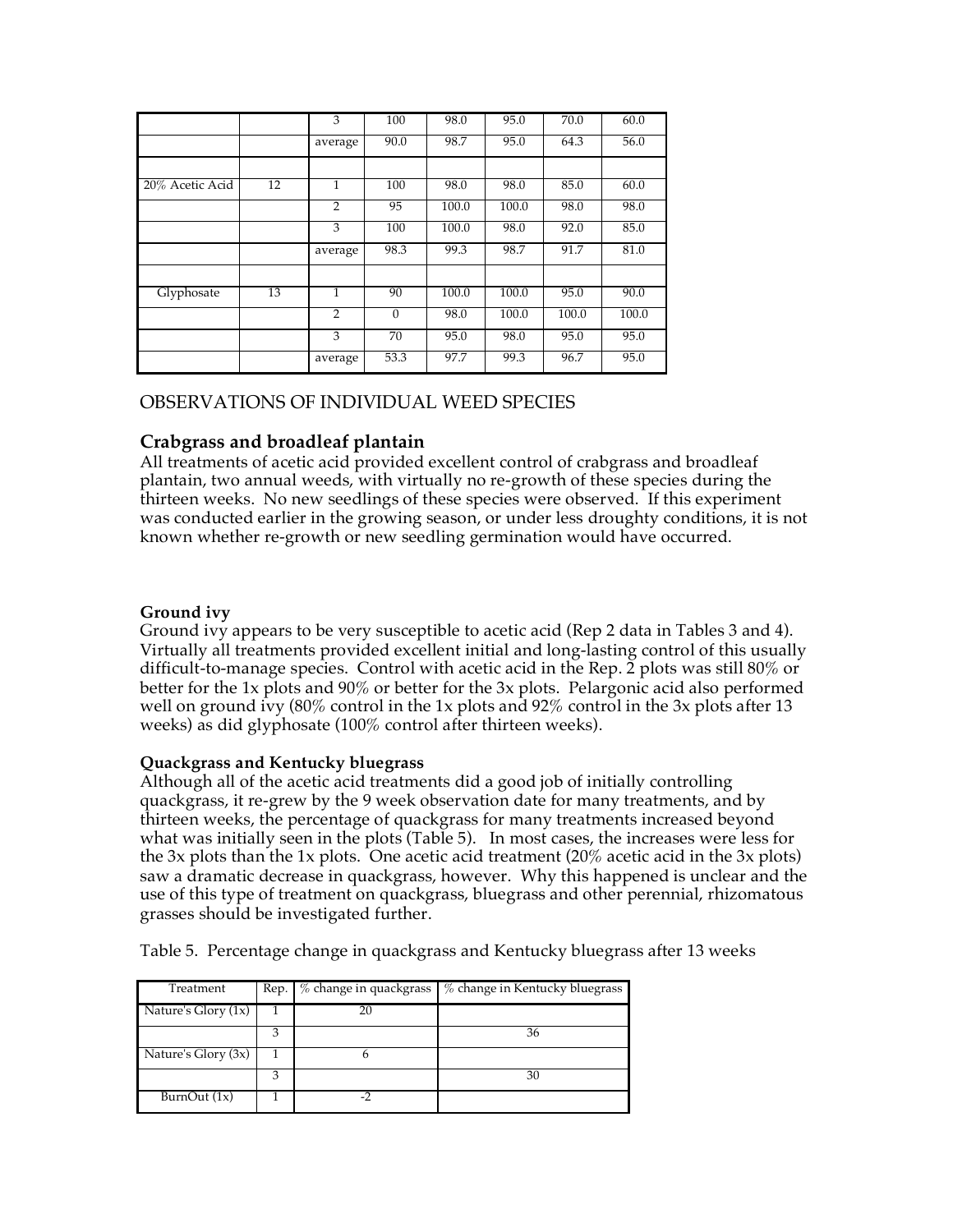|                           | 3              |                | 7              |
|---------------------------|----------------|----------------|----------------|
| BurnOut (3x)              | $\mathbf{1}$   | 10             |                |
|                           | 3              |                | $-2$           |
| Scythe $(1x)$             | $\overline{1}$ | 20             |                |
|                           | 3              |                | 37             |
| Scythe (3x)               | $\overline{1}$ | 15.5           |                |
|                           | $\overline{3}$ |                | 28             |
| $5\%$ acetic acid $(1x)$  | 1              | 25             |                |
|                           | 3              |                | 61             |
| 5% acetic acid (3x)       | $\overline{1}$ | 15.5           |                |
|                           | 3              |                | 20             |
| $20\%$ acetic acid $(1x)$ | $\overline{1}$ | $\overline{0}$ |                |
|                           | $\overline{3}$ |                | $\overline{4}$ |
| $20\%$ acetic acid $(3x)$ | $\mathbf{1}$   | $-40$          |                |
|                           | 3              |                | $-6.5$         |
| Glyphosate                | $\overline{1}$ | -64            |                |
|                           | 3              |                | $-17.5$        |

#### **Herbicide costs**

Cost per liter of some of the products used in this study as well as the cost to treat a 1,000 square foot area is in Table 6. Costs shown are for products purchased locally in the Troy, NY, area. The commercial acetic acid herbicide shown is more than three times more costly on a square foot basis than glyphosate, and almost three times more costly than pelargonic acid. Acetic acid can be used at the 5% rate at an attractive price, but its effectiveness is limited. If 20 % acetic acid or a commercial formulation must be sprayed three times to achieve effective control of most species, the cost per square foot increases accordingly.

|  |  |  | Table 6. Retail cost per liter and cost of treating 1,000 square feet for selected herbicides |
|--|--|--|-----------------------------------------------------------------------------------------------|
|  |  |  |                                                                                               |

| <b>Product Name</b>         | Retail cost per liter | Cost of treating 1,000 |
|-----------------------------|-----------------------|------------------------|
|                             |                       | square feet            |
| Nature's Glory Weed and     | \$6.27                | \$38.87                |
| Grass Killer (acetic acid)  |                       |                        |
| Scythe (pelargonic acid)    | \$9.95                | \$19.90                |
| 17.4 M acetic acid (used at | \$10.28               | \$10.28                |
| 5\% concentration)          |                       |                        |
| 17.4 M acetic acid (used at | \$10.28               | \$41.12                |
| 20% concentration)          |                       |                        |
| RoundUp (glyphosate)        | \$51.85               | \$12.34                |

#### **Future research**

This study showed that acetic acid is useful herbicide. Acetic acid at 5% concentration (as would be found on the supermarket shelf) provided only short-term control of most perennial weeds, but did effectively control crabgrass and plantain. Three applications of acetic acid were seen to be much more effective than one application in most cases. Pesticide applicators following the advice of various gardening media who suggest vinegar as an herbicide should be aware that repeated applications may be necessary.